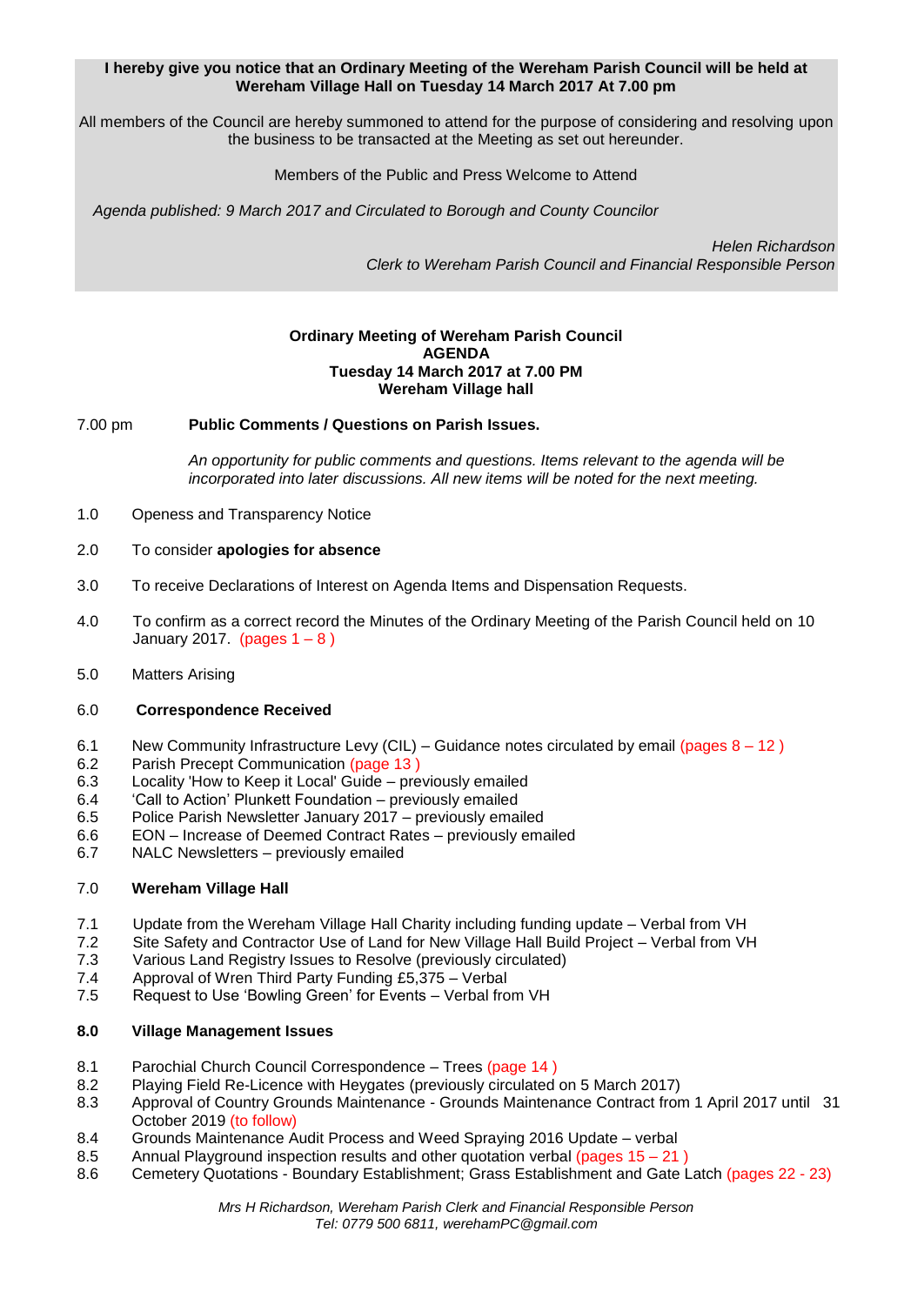- 8.7 Mole Control Verbal Update and Ongoing Mole Control Quotation (page 24 25 )
- 8.8 Street Lighting Contract (pages 26 28 )
- 8.9 Tyre Fly Tipping
- 8.10 Defibrillator Update (leaflets circulated separately)
- 8.11 Letter from Parishioner for response.:
	- 8.11.1 Manor House (resolved in matters arising);
	- 8.11.2 Cars for sale on verge of highway;
	- 8.11.3 State of path near the Manor House at the A134 crossing;
	- 8.11.4 Pond clearance of debris where flooding may occur can the parish council clear out instead of a volunteer;
	- 8.11.5 Number of Ducks on the pond;
- 8.12 Parish Partnership Funding Result Wereham Pond Verbal Update<br>8.13 To consider the results of the bi-monthly play area inspection reports a
- To consider the results of the bi-monthly play area inspection reports and agree any action required *Standard item verbal from Cllr B Bruce*
- 8.14 To consider the results of the bi-monthly Cemetery inspection reports and agree any action required. *Standard item verbal from Cllr B Bruce*
- 8.15 To note any new maintenance tasks and agree which need to be requested of the Rangers / Highways.
- 8.16 Beacons of Light WW1 Commemoration Participation (page 29 30)

# **9 Planning**

#### 9.1 **Planning Applications Received for Comment since the last meeting:**

- (A) Planning Application 16/02156/RM Reserved Matters Application: Residential property and garage. Land Adj. Cromer Lodge Flegg Green Wereham King's Lynn. No Objections to two amendment documents sent for the Parish Council attention. Comments on the first provided regarding ensuring that the drainage is fully considered.
- (B) Hollies Development New document revision dated 10 March 2017. Verbal Update.

#### 9.2 **Planning Decisions Received since the last meeting:**

- (A) 16/02156/RM Land Adj. Cromer Lodge, Flegg Green. Reserved matters application: Residential Property and garage. Application Permitted. 3 February 2017. Delegated Decision.
- (B) 16/02159F Park House, Stoke Road. Two storey extension to rear of dwelling. Application permitted 8 February 2017. Delegated Decision.
- 9.3 For the Parish Council to Note: 16/00219/NMA\_1 | NON-MATERIAL AMENDMENT TO PLANNING CONSENT 16/00219/F: Construction of stand alone village hall with associated parking. On completion the existing village hall is to be demolished | Village Hall Church Road Wereham Norfolk PE33 9AP
- 9.4 Statement of Community Involvement (SCI) Consultation (page 31 consultation doc emailed separately)

## **10 Finance**

- 10.1 Accept accounts to 12 March 2017 and agree cheques to be signed and payments approved in accordance with list to be circulated to councillors at meeting
	- (A) Financial Summary to 12 March 2017 (to follow)
	- (B) Financial Statement (to follow)
- 10.2 Printing Costs Verbal Chair
- 10.3 Appointment of the Internal Auditor Verbal Chair
- 10.4 Clerk Salary Increase 1 April 2017 (pages 32 36 )
- 10.5 Clerk Salary Tax Administration Verbal Chair